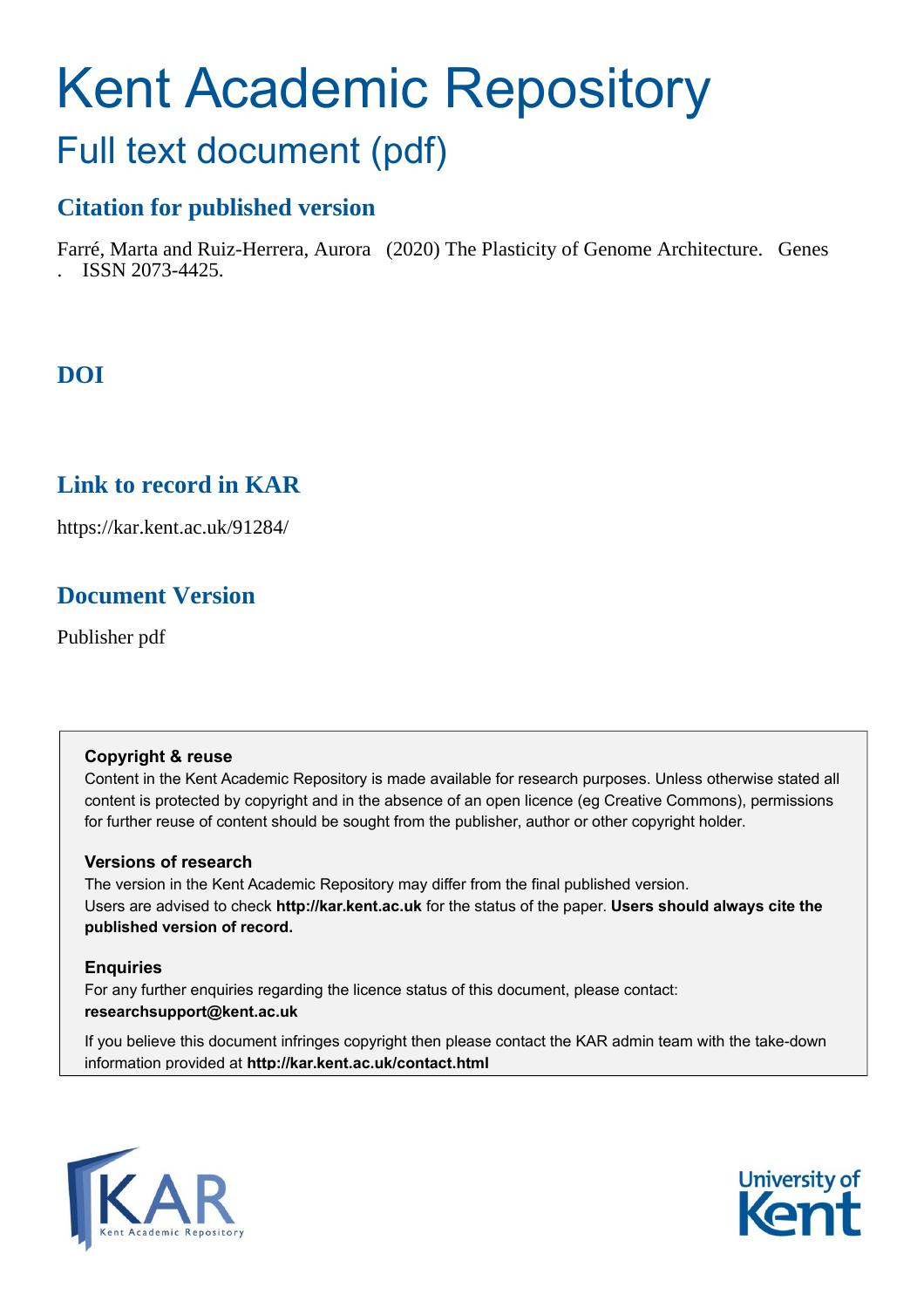



### *Editorial* **The Plasticity of Genome Architecture**

#### **Marta Farré [1](https://orcid.org/0000-0001-9170-5767) and Aurora Ruiz-Herrera 2,3,[\\*](https://orcid.org/0000-0003-3868-6151)**

- <sup>1</sup> School of Biosciences, University of Kent, Canterbury CT2 7NJ, UK; m.farre-belmonte@kent.ac.uk<br><sup>2</sup> Cenome Integrity and Instability Croup, Institut de Biotecnologia i Biomedicina
- <sup>2</sup> Genome Integrity and Instability Group, Institut de Biotecnologia i Biomedicina, Universitat Autònoma de Barcelona, 08193 Cerdanyola del Vallès, Spain
- $3$  Departament de Biologia Cel.lular, Fisiologia i Immunologia, Universitat Autònoma de Barcelona, Campus UAB, 08193 Cerdanyola del Vallès, Spain
- **\*** Correspondence: aurora.ruizherrera@uab.cat

Received: 12 November 2020; Accepted: 25 November 2020; Published: 27 November 2020



Understanding the origin of species and their adaptability to new environments is one of the main questions in biology. This is fuelled by the ongoing debate on species concepts and facilitated by the availability of an unprecedented large number of genomic resources. Genomes are organized into chromosomes, where significant variation in number and morphology is observed among vertebrates [1] due to large-scale structural variants, such as inversions, translocations, fusions, and fissions. This genomic reshuffling provides, in the long term, new chromosomal forms on which natural selection can act upon. Additionally, reorganizations can also trigger the development of inherited diseases by altering gene expression and regulation of the affected genomic regions. In this context, the characterization of genome plasticity among taxa will provide fertile grounds for exploring the dynamics of genome composition, the evolutionary relationships between species, and in the long run, speciation.

This Special Issue includes mainly articles, reviews, and an opinion piece that explore one or more of the themes mentioned above. From the chromosomal characterization of species to the study of sex determination, including the dissection of satellite DNA as drivers of genome evolution, sex chromosome evolution, and the dynamics of chromosomal reorganizations in germ cells. With this as framework, Deakin and collaborators [2] propose the adoption of the term "chromosomics", stressing the need to integrate both genomic and cytogenetic data to provide a comprehensive view of the role genome architecture in genome plasticity. In their work, the authors review how cytogenetics is an integral part of large-scale genome projects, highlighting the big questions in genome biology requiring a chromosomics approach. In fact, high-quality reference genome assemblies are fundamental for the application of genomics to biology, disease, and biodiversity conservation [3]. Altogether, the characterization of karyotypes is of paramount importance in this field.

New genome sequencing efforts are now in place to obtain telomere-to-telomere sequences for any given chromosome [4], yet only a handful of human chromosomes are currently at this level. Sequencing and assembling the repetitive fraction of the genomes, particularly large tandem repeats and satellite DNA (satDNA), is still an ongoing issue for most vertebrate and invertebrate species. In their paper, Lousada et al. [5] review current approaches combining state-of-the-art sequencing with molecular cytogenetics and optical mapping to investigate satDNA. The authors discuss the dynamic behaviour of satDNA within and between species and the role it might play in genome plasticity and chromosome rearrangements. A clear example of how satDNAs are widely variable among closely related species is shown by Sember and colleagues [6]. In this publication, focusing on two species of bighead carps (genus *Hypophthalmichthys*), the authors show that their taxonomic diversity is not associated with chromosome rearrangements; instead, their karyotypes can only be distinguished by the distribution of heterochromatin, a type of satDNA, among other repetitive elements. Conversely, in the neotropical *Nannostomus* pencilfishes, Sember et al. [7] show that a clear karyotype differentiation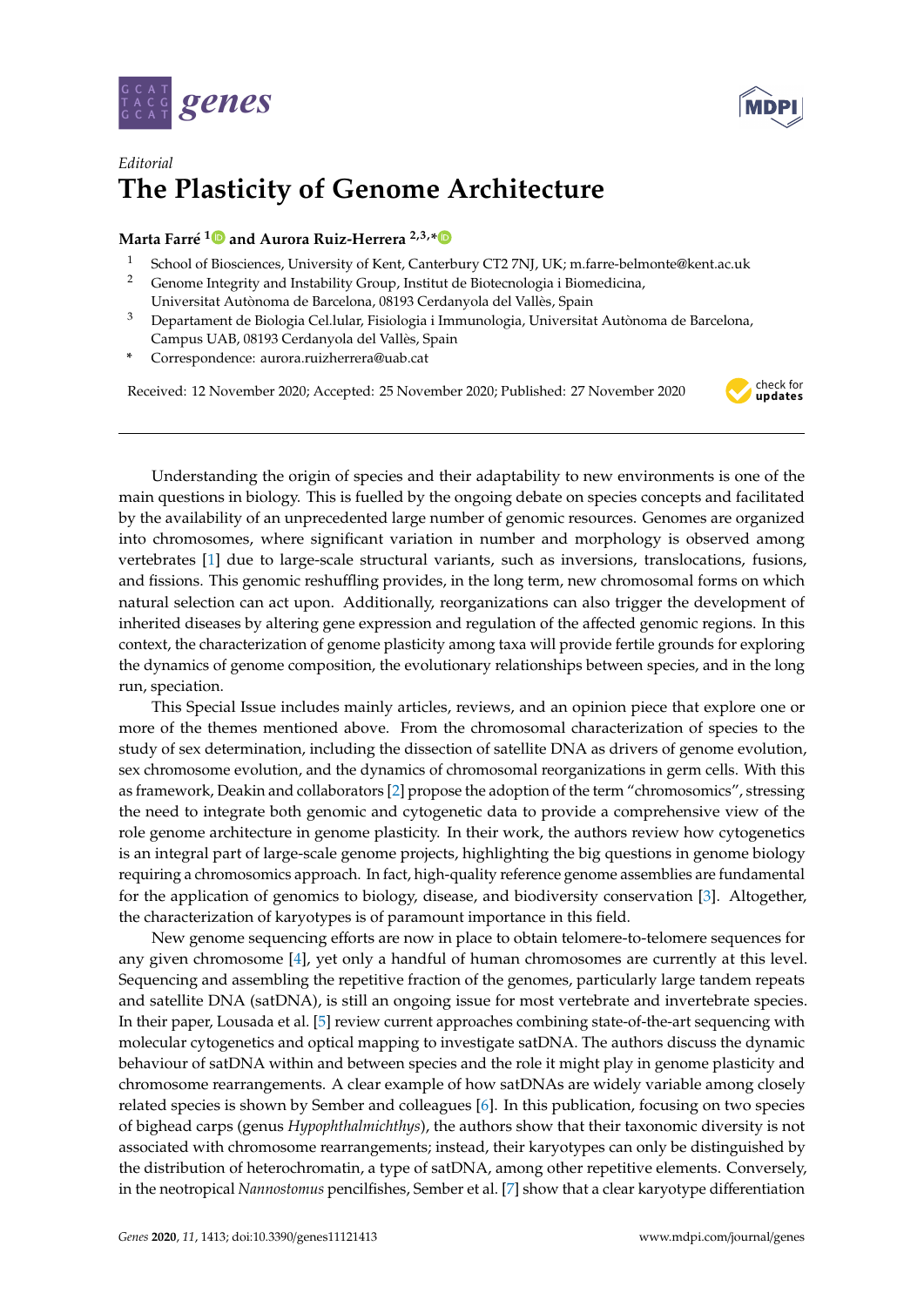due to centric fusions exists, with little variation in repetitive DNA, therefore pointing to two different mechanisms of genome evolution in these two groups of fishes.

Several animal clades show high karyotype stability, such as birds, with most of the species presenting a diploid number of  $2n = 80$  [1]. Studying Gruiformes, a clade where most species conform to the typical avian karyotype, De Oliveira et al. [8] use comparative chromosome painting with chicken macro-chromosome paints to investigate karyotype evolution within the group. Then they used the few inter-chromosomal rearrangements detected to reconstruct a highly resolved phylogenetic relationship among these species, suggesting that karyotype diversification is a useful marker to separate gruiform species. In contrast, focusing on Columbidae birds, an avian clade with a wider range of diploid numbers, Kretschemer and colleagues [9] make use of chromosome paintings and bacterial artificial chromosome (BAC) clones to not only identify inter-chromosomal rearrangements, but also new intra-chromosomal rearrangements in large chromosomes. Mirroring previous studies (i.e., [10]), the authors show that micro-chromosomes are maintained as syntenic blocks in columbid birds.

Differences in karyotype number and morphology have not only been studied between species, but also within species. In this context, Garcia and colleagues [11] focus their efforts on the investigation of karyotype diversity in several genetically differentiated populations of the lesser white-toothed shrew (*Crocidura suaveolens*). They demonstrate that chromosomal rearrangements in the form of chromosome fusions are associated with increased genetic isolation among these shrew populations. Yet, another source of genome variation is exemplified by Robertsonian (Rb) fusions, which involves the centric fusion of two acrocentric chromosomes to form a single metacentric [12]. Rb fusions represent one of the principal sources of karyotype variation, as they are present in different taxa including mammals, reptiles, and insects. These include small mammals such as the house mouse (*Mus musculus domesticus*), whose natural populations present Rb fusions at a high rate [13–15]. In their paper, Tapisso et al. [16] provide an overview of the spatial and temporal dynamics of contact zones between chromosomal races of the house mice on the island of Madeira, which involves an extraordinary chromosomal variability and includes six metacentric races with diploid numbers ranging from 22 to 38. They provide insights into the dynamic processes that govern chromosomal variation at these contacts between chromosomal races. The authors propose that different interacting mechanisms such as landscape resistance, behaviour, chromosomal incompatibilities, and meiotic drive may help to explain the observed patterns.

Likewise, Rb fusions can have an impact on fertility, mainly attributed to the presence of defective chromosome synapsis and reduction in recombination [17,18]. This way, Rb fusions have often been invoked in the development of chromosomal incompatibilities between divergent lineages, thus contributing to chromosomal speciation [19,20]. In this context, Matveevsky and collaborators [21] propose the model of "contact first in meiosis" to explain the emergence of Rb fusions in meiosis. For that, the authors make use of the species *Ellobius alaicus*, mole voles that are characterized by (i) a high variability of diploid numbers due to Rb fusions and (ii) the presence of atypical sex chromosome systems.

In fact, sex chromosomes represent one of the most dynamic parts of the genome. There is an extremely high diversity among taxa in terms of sex chromosome number and morphology. Such diversity is exemplified by the five contributions on the evolution of sex chromosomes included in this Special Issue. Starting with insects, Sharma and collaborators [22] examine similarities and differences in heterochromatin patterns within X mitotic chromosomes among the major malaria vectors *Anopheles gambiae*, *An. coluzzii*, *An. arabiensis*, minor vector *An. merus*, and zoophilic non-vector *An. quadriannulatus*. Combining fluorescence in situ hybridization (FISH) with ribosomal DNA (rDNA), a highly repetitive fraction of DNA, and heterochromatic bacterial artificial chromosome (BAC) clones, the authors identify differences in the size and structure of the X chromosome heterochromatin, suggesting the possible role of repetitive DNA in the speciation of mosquitoes.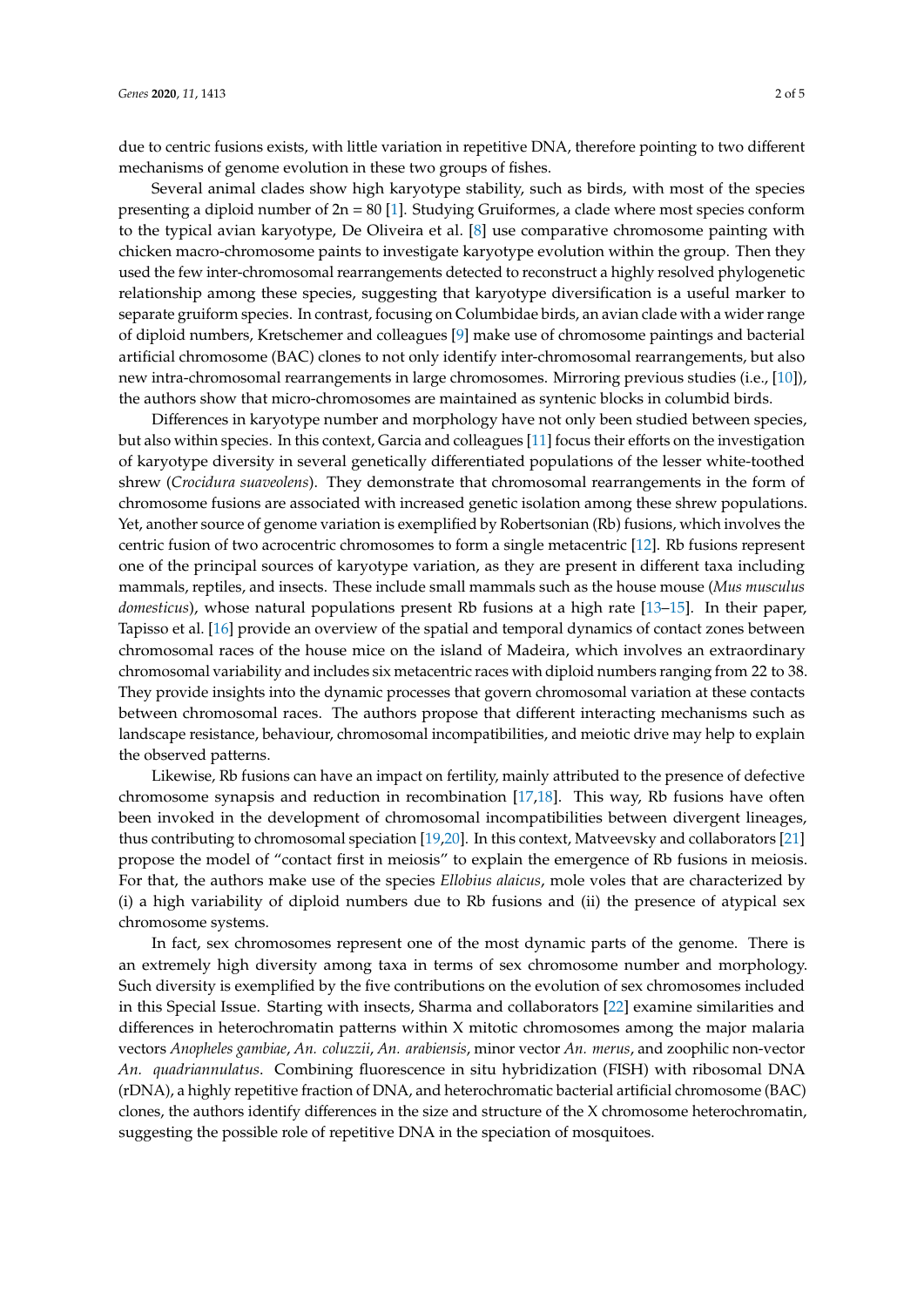Sex determination in Sauropsids (reptiles and birds), on the other hand, is rather complex as Bista and Valenzuela [23] present in their review. The authors provide insights into the evolution of the reptilian karyotype and the genomic architecture of sex determination. They present an overview on the karyotypic changes that have accompanied the evolution of chromosomal systems of genotypic sex determination (GSD) in chelonians from systems under the control of environmental temperature (TSD). Overall, authors suggest that turtles have followed some tenets of classic theoretical models of sex chromosome evolution, while countering others. Birds, on the other hand, show distinctive patterns of sex chromosome degeneration, as Yazdi and collaborators [24] highlight in their opinion piece. Different forces have reshaped gene content of sex chromosomes, including Muller's ratchet, or genetic hitchhiking/background selection [25], although other mechanisms have also been proposed [26]. In their work, Yazdi and colleagues [24] explore why some sex chromosomes degenerate more slowly than others among birds. To do so, authors analyse selective and neutral processes involved in recombination suppression and chromosome degeneration during sex chromosome evolution, using the largely recombining ancient sex chromosomes of ratites as a case study.

As for sex chromosome evolution in mammals, Romanenko and collaborators [27] present the intriguing case of the mandarin vole (*Lasiopodomys mandarinus*), characterized by a complex sex chromosome system (neo-Xs). In their study, the authors provide a comprehensive view of this species combining conventional and molecular cytogenetic methods, single chromosome DNA sequencing, and breeding experiments, revealing the chromosome segregation pattern as well as the reproductive performance of different karyomorphs. Finally, Proskuryakova et al. [28] illustrate how, by comparative chromosome mapping, it is possible to identify variations in the X chromosome structure of four bovid species: nilgai bull (*Boselaphus tragocamelus*), saola (*Pseudoryx nghetinhensis*), gaur (*Bos gaurus*), and Kirk's Dikdik (*Madoqua kirkii*).

In conclusion, the papers in this Special Issue show the importance of combining the use of different methodological approaches to provide an overview of the dynamic and plasticity of genome architecture not only in vertebrates (i.e., mammals, birds, reptiles, and fishes) but also in invertebrates (i.e., *Anopheles*).

**Funding:** A.R.H. is supported by the Spanish Ministry of Economy and Competitiveness (CGL2017-83802-P). **Conflicts of Interest:** The authors declare no conflict of interest.

#### **References**

- 1. Ruiz-Herrera, A.; Farré, M.; Robinson, T.J. Molecular cytogenetic and genomic insights into chromosomal evolution. *Heredity* **2012**, *108*, 28–36. [\[CrossRef\]](http://dx.doi.org/10.1038/hdy.2011.102) [\[PubMed\]](http://www.ncbi.nlm.nih.gov/pubmed/22108627)
- 2. Deakin, J.E.; Potter, S.; O'Neill, R.; Ruiz-Herrera, A.; Cioffi, M.B.; Eldridge, M.D.B.; Fukui, K.; Graves, J.A.; Griffin, D.; Grutzner, F.; et al. Chromosomics: Bridging the gap between genomes and chromosomes. *Genes* **2019**, *10*, 627. [\[CrossRef\]](http://dx.doi.org/10.3390/genes10080627) [\[PubMed\]](http://www.ncbi.nlm.nih.gov/pubmed/31434289)
- 3. Rhie, A.; McCarthy, S.A.; Fedrigo, O.; Damas, J.; Formenti, G.; Koren, S.; Uliano-Silva, M.; Chow, W.; Fungtammasan, A.; Gedman, G.L.; et al. Towards complete and error-free genome assemblies of all vertebrate species. *BioRxiv* **2020**. [\[CrossRef\]](http://dx.doi.org/10.1101/2020.05.22.110833)
- 4. Miga, K.H.; Koren, S.; Rhie, A.; Vollger, M.R.; Gershman, A.; Bzikadze, A.; Brooks, S.; Howe, E.; Porubsky, D.; Logsdon, G.A.; et al. Telomere-to-telomere assembly of a complete human X chromosome. *Nature* **2020**, *585*, 79–84. [\[CrossRef\]](http://dx.doi.org/10.1038/s41586-020-2547-7)
- 5. Louzada, S.; Lopes, M.; Ferreira, D.; Adega, F.; Escudeiro, A.; Gama-Carvalho, M.; Chaves, R. Decoding the role of satellite DNA in genome architecture and plasticity—An evolutionary and clinical affair. *Genes* **2020**, *11*, 72. [\[CrossRef\]](http://dx.doi.org/10.3390/genes11010072)
- 6. Sember, A.; Pelikánová, S.; de Bello Cioffi, M.; Šlechtová, M.; Hatanaka, T.; Do Doan, H.; Knytl, M.; Ráb, P. Taxonomic diversity not associated with gross karyotype differentiation: The case of bighead carps, genus *Hypophthalmichthys* (Teleostei, Cypriniformes, Xenocyprididae). *Genes* **2020**, *11*, 479. [\[CrossRef\]](http://dx.doi.org/10.3390/genes11050479)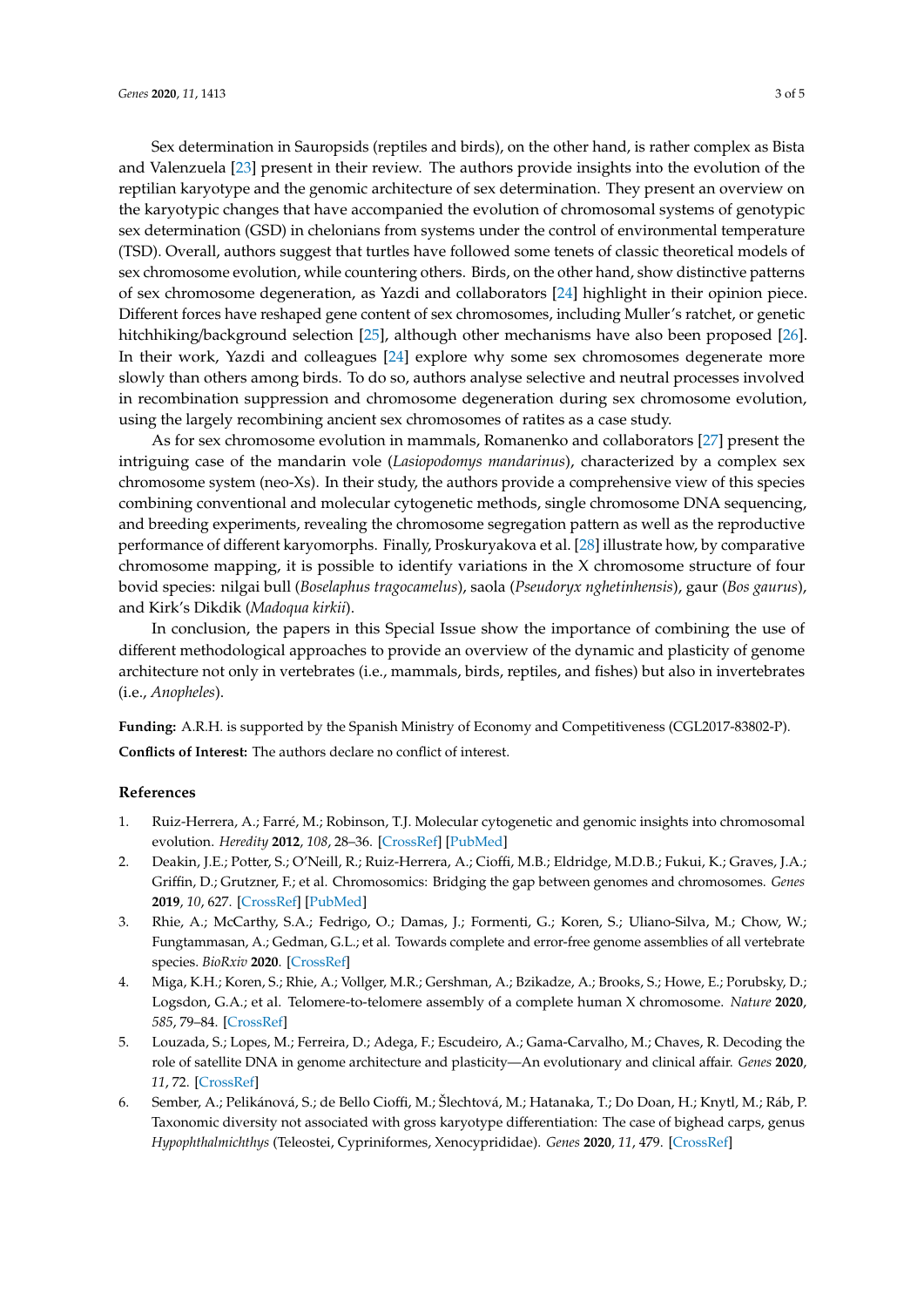- 7. Sember, A.; de Oliveira, E.A.; Ráb, P.; Bertollo, L.A.C.; de Freitas, N.L.; Ferreira Viana, P.; Yano, C.F.; Hatanaka, T.; Ferreira Marinho, M.M.; de Moraes, L.R.L.; et al. Centric fusions behind the karyotype evolution of neotropical *Nannostomus pencilfishes* (Characiforme, Lebiasinidae): First insights from a molecular perspective. *Genes* **2020**, *11*, 91. [\[CrossRef\]](http://dx.doi.org/10.3390/genes11010091)
- 8. De Oliveira Furo, I.; Kretschmer, R.; O'Brien, P.C.M.; Pereira, J.C.; Ferguson-Smith, M.A.; de Oliveira, E.H.C. Phylogenetic analysis and karyotype evolution in two species of core Gruiformes: *Aramides cajaneus* and *Psophia viridis*. *Genes* **2020**, *11*, 307. [\[CrossRef\]](http://dx.doi.org/10.3390/genes11030307)
- 9. Kretschemer, R.; de Oliveira Furo, I.; Baia Gomes, A.J.; Kiazim, L.G.; Gunski, R.J.; del Valle Garnero, A.; Pereira, J.C.; Ferguson-Smith, M.A.; de Oliveira, E.H.C.; Griffin, D.K.; et al. A comprehensive cytogenetic analysis of several members of the family Columbidae (Aves, Columbiformes). *Genes* **2020**, *11*, 632. [\[CrossRef\]](http://dx.doi.org/10.3390/genes11060632)
- 10. Damas, J.; Kim, J.; Farré, M.; Griffin, D.K.; Larkin, D.M. Reconstruction of avian ancestral karyotypes reveals differences in the evolutionary history of macro- and microchromosomes. *Genome Biol.* **2018**, *19*, 155. [\[CrossRef\]](http://dx.doi.org/10.1186/s13059-018-1544-8)
- 11. Garcia, F.; Biedma, L.; Calzada, J.; Román, J.; Lozano, A.; Cortés, F.; Godoy, J.A.; Ruiz-Herrera, A. Chromosomal differentiation in genetically isolated populations of the marsh-specialist *Crocidura suaveolens* (Mammalia: Soricidae). *Genes* **2020**, *11*, 270. [\[CrossRef\]](http://dx.doi.org/10.3390/genes11030270) [\[PubMed\]](http://www.ncbi.nlm.nih.gov/pubmed/32131436)
- 12. Robertson, W. Chromosome studies. I. Taxonomic relationships shown in the chromosomes of Tettigidae and Acrididae. V-shaped chromosomes and their significance in Acrididae, Locustidae and Gryllidae: Chromosome and variation. *J. Morphol.* **1916**, *27*, 179–331. [\[CrossRef\]](http://dx.doi.org/10.1002/jmor.1050270202)
- 13. Pialek, J.; Hauffe, H.C.; Searle, J.B. Chromosomal variation in the house mouse. *Biol. J. Linn. Soc.* **2005**, *8*, 535–563. [\[CrossRef\]](http://dx.doi.org/10.1111/j.1095-8312.2005.00454.x)
- 14. Medarde, N.; Lopez-Fuster, M.J.; Muñoz-Muñoz, F.; Ventura, J. Spatio-temporal variation in the structure of a chromosomal polymorphism zone in the house mouse. *Heredity* **2012**, *109*, 78–89. [\[CrossRef\]](http://dx.doi.org/10.1038/hdy.2012.16) [\[PubMed\]](http://www.ncbi.nlm.nih.gov/pubmed/22534497)
- 15. Vara, C.; Capilla, L.; Ferretti, L.; Ledda, A.; Sánchez-Guillén, R.A.; Gabriel, S.I.; Albert-Lizandra, G.; Florit-Sabater, B.; Bello-Rodríguez, J.; Ventura, J.; et al. PRDM9 diversity at fine geographical scale reveals contrasting evolutionary patterns and functional constraints in natural populations of house mice. *Mol. Biol. Evol.* **2019**, *36*, 1686–1700. [\[CrossRef\]](http://dx.doi.org/10.1093/molbev/msz091) [\[PubMed\]](http://www.ncbi.nlm.nih.gov/pubmed/31004162)
- 16. Tapisso, J.T.; Gabriel, S.I.; Cerveira, A.M.; Britton-Davidian, J.; Ganem, G.; Searle, J.B.; Ramalhinho, M.G.; Mathias, M.L. Spatial and temporal dynamics of contact zones between chromosomal races of house mice, *Mus musculus domesticus,* on Madeira Island. *Genes* **2020**, *11*, 748. [\[CrossRef\]](http://dx.doi.org/10.3390/genes11070748)
- 17. Manterola, M.; Page, J.; Vasco, C.; Berríos, S.; Parra, M.T.; Viera, A.; Rufas, J.S.; Zuccotti, M.; Garagna, S.; Fernández-Donoso, R.A. High incidence of meiotic silencing of unsynapsed chromatin is not associated with substantial pachytene loss in heterozygous male mice carrying multiple simple Robertsonian translocations. *PLoS Genet.* **2009**, *5*, e1000625. [\[CrossRef\]](http://dx.doi.org/10.1371/journal.pgen.1000625)
- 18. Capilla, L.; Medarde, N.; Alemany-Schmidt, A.; Oliver-Bonet, M.; Ventura, J.; Ruiz-Herrera, A. Genetic recombination variation in wild Robertsonian mice: On the role of chromosomal fusions and Prdm9 allelic background. *Proc. R. Soc. B* **2014**, *281*, 20140297. [\[CrossRef\]](http://dx.doi.org/10.1098/rspb.2014.0297)
- 19. White, M.J.D. *Animal Cytology and Evolution*, 3rd ed.; Cambridge University Press: Cambridge, UK, 1973.
- 20. King, M. *Species Evolution: The Role of Chromosome Change 1993*; Cambridge University Press: Cambridge, UK, 1993; 366p.
- 21. Matveevsky, S.; Kolomiets, O.; Bogdanov, A.; Alpeeva, E.; Bakloushinskaya, I. Meiotic chromosome contacts as a plausible prelude for Robertsonian translocations. *Genes* **2020**, *11*, 386. [\[CrossRef\]](http://dx.doi.org/10.3390/genes11040386)
- 22. Sharma, A.; Kinney, N.A.; Timoshevskiy, V.A.; Sharakhova, M.V.; Sharakhov, I.V. Structural variation of the X chromosome heterochromatin in the *Anopheles gambiae* Complex. *Genes* **2020**, *11*, 327. [\[CrossRef\]](http://dx.doi.org/10.3390/genes11030327)
- 23. Bista, B.; Valenzuela, N. Turtle insights into the evolution of the reptilian karyotype and the genomic architecture of sex determination. *Genes* **2020**, *11*, 416. [\[CrossRef\]](http://dx.doi.org/10.3390/genes11040416) [\[PubMed\]](http://www.ncbi.nlm.nih.gov/pubmed/32290488)
- 24. Yazdi, H.P.; Silva, W.T.A.; Such, A. Why do some sex chromosomes degenerate more slowly than others? The odd case of ratite sex chromosomes. *Genes* **2020**, *11*, 1153. [\[CrossRef\]](http://dx.doi.org/10.3390/genes11101153) [\[PubMed\]](http://www.ncbi.nlm.nih.gov/pubmed/33007827)
- 25. Charlesworth, B. The evolution of sex chromosomes. *Science* **1991**, *251*, 1030–1033. [\[CrossRef\]](http://dx.doi.org/10.1126/science.1998119) [\[PubMed\]](http://www.ncbi.nlm.nih.gov/pubmed/1998119)
- 26. Waters, P.D.; Ruiz-Herrera, A. Meiotic executioner genes protect the Y from extinction. *Trends Genet.* **2020**, *36*, 728–738. [\[CrossRef\]](http://dx.doi.org/10.1016/j.tig.2020.06.008)